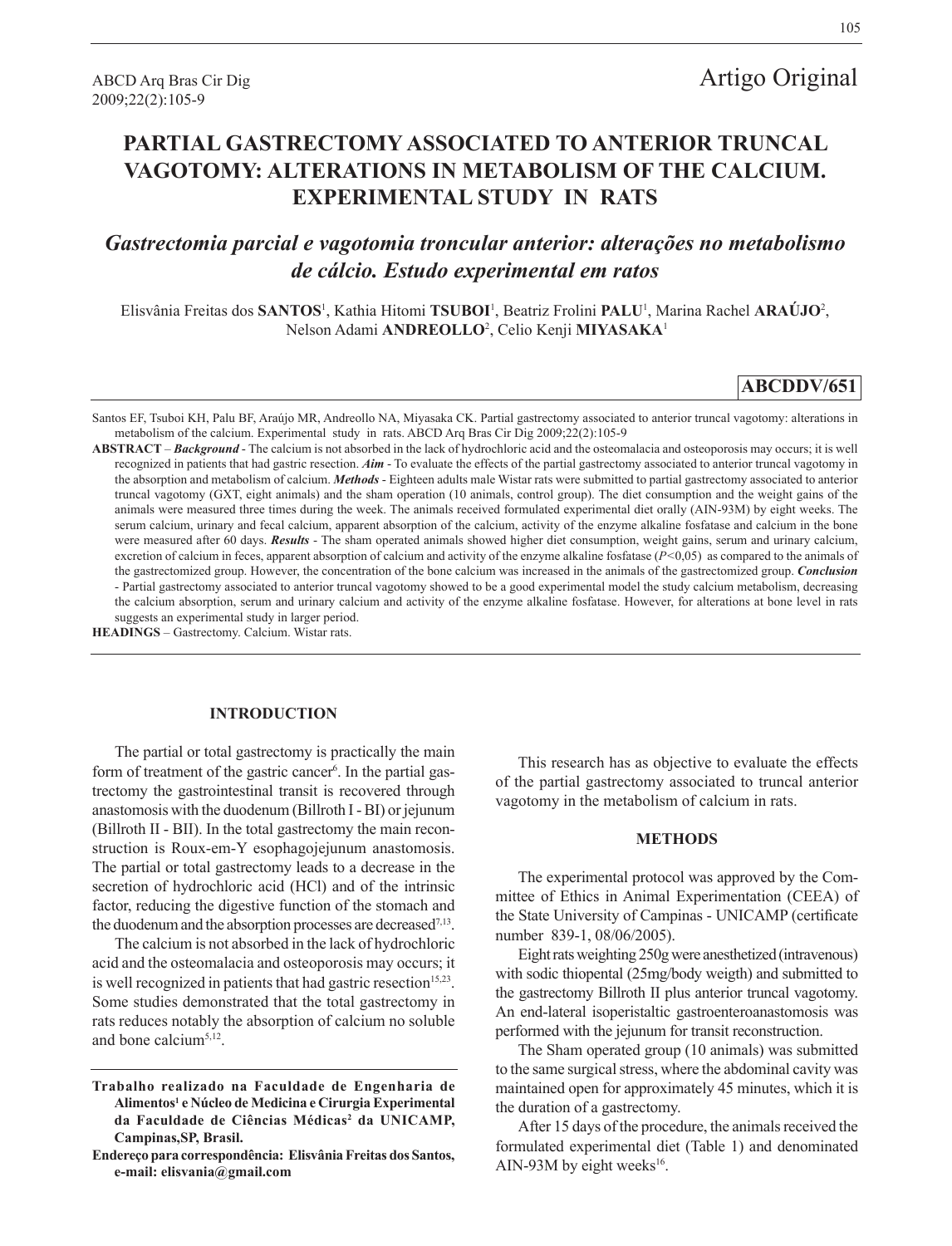#### **TABLE 1** - Composition of experimental diet

| <b>Ingredients</b>       | g/Kg  |  |
|--------------------------|-------|--|
| Cornstarch 1             | 466   |  |
| Dextrinized cornstarch 1 | 155   |  |
| Casein 2                 | 140   |  |
| Soybean oil 3            | 40    |  |
| Cellulose 4              | 50    |  |
| Sucrose 5                | 100   |  |
| Mineral mixture 6        | 35    |  |
| Vitamin mixture 6        | 10    |  |
| L-Cystine 7              | 1,8   |  |
| Choline bitartrate 8     | 2.5   |  |
| Tert-butylhydroquinone 8 | 0.008 |  |

1 Cornstarch and dextrinized cornstarch (Corn Products Brasil - Ingredientes Industriais Ltda, Mogi Guacu, Sao Paulo, Brazil).

2 Plury Chemistry Ltda, Diadema, Sao Paulo, fabricate pela Naarden Agro Products-Holland. 3 Mark Liza, Cargill do Brazil, Uberlandia, Minas Gerais, Brazil.

4 Mark Microcel, Blanver Farmoquimica Ltda, Cotia, Sao Paulo, Brazil.

5 Refinaria Uniao, Assis, Sao Paulo, Brazil.

6 Prepared according to the AIN-93M formulation (REEVES; NIELSON; FAHEY JR, 1993). Formulate for M. Cassab Comercio e Industry Ltda, Sao Paulo-Sao Paulo, Brazil. 7 Mark Synth C1027.01.AE; Diadema, Sao Paulo, Brazil.

8 Sigma Chemical Co., St. Louis, Mo, USA.

The animals were maintained in collective cages at room with controlled temperature ( $22 \pm 1$ °C), humidity (60-70%), cycle of 12 hours day-night (lights on at 7:00 am), with diet and deionized water ad libitum. The weight gain and the consumption of the diet of the animals were monitored three times a week, during eight weeks.

After 60 days from the beginning of the diet, were measured apparent absorption of the calcium, serum calcium, urinary and fecal calcium, activity of the enzyme alkaline fosfatase and calcium in the bone.

The serum and urinary calcium contents were measured by a commercial colorimetric method (Kit Laborlab, Guarulhos, Sao Paulo, Brazil) using a Spectrophotometer Beckman DU® - 70 at 560 nm.

The determinations of diet and fecal calcium were performed in an Optic Emission Spectrometer IRIS-AP (Thermo Jarrell Ash, Franklin - Massachusetts – USA) at the specialized Laboratory of Biominerals Chemical Analyses Ltda, Campinas, Sao Paulo, Brazil.

The collection of the feces of the animals, was performed in the metabolic cages at the15th, 35th and 55th days of the experimental phase, for a three days periods $2,12$ .

The apparent absorption of the calcium was determined as followed: apparent absorption  $(mg/day)$  = ingestion of calcium (mg/day) - excretion of fecal calcium (mg/day)<sup>20</sup>.

The determination of the termolabil bone alkaline fosfatase, was firstly measured as total alkaline fosfatase by colorimetric method (Kit Laborlab, Guarulhos, Sao Paulo, Brazil), at 405 nm using Spectrophotometer Beckman DU® - 70 with temperature control. The termolabil fraction inactived (56ºC during 15 min., water bath Dubnoff Tecnal Model TE-053 - Tecnal®), and the final result was obtained by the difference.

The determination of bone calcium was done in femur removed after the death of the animals, the muscle was removed and the femur was frozen. The bone was burned in muffle furnace (Fornitec Industria e Comercio Ltda, São Paulo, São Paulo, Brazil) at 600ºC to the obtain clear ashes.

The determinations of bone calcium were performed in an Optic Emission Spectrometer IRIS-AP (Thermo Jarrell Ash, Franklin - Massachusetts – USA) at the specialized Laboratory of Biominerals Chemical Analyses Ltda, Campinas, São Paulo, Brazil.

For statistical analysis, the data are expressed as mean  $\pm$  standard error of the mean (SEM) and submitted to the variance analysis ANOVA (*P<*0,05) <sup>12</sup>.

#### **RESULTS**

The consumption of the diet  $(g/day)$  (Figure 1) as well as the weight gains of the gastrectomized rats (GXT) (Figure 2) were reduced (*P<*0,05).







**FIGURE 2 -** Weight gains of the rats (g). (CO: n=10; GXT:n=8); (a versus b *P<*0,05).

The concentration of seric calcium (CO=7,20±0,34;  $GXT=6,10\pm0,44$  mg/dL) in the animals of GXT group was reduced in 15,3% and urinary calcium  $(CO=134,11\pm9,27;$ GXT=94,68 $\pm$ 9,62 mg/24h) of the GXT group was 29,4% lower as compared to the animals of the CO group (Figure 3 and Figure 4).

The excretion of calcium in feces of the GXT group was reduced in 6.4% (CO=61,13±1,81; GXT=57,21±2,23 mgCa/g of feces) as compared to the CO group (Figure 5).

The apparent absorption reduced in 41.0% (*P<*0,05) in the animals of the group GXT  $(CO=52,18\pm4,15;$ GXT=30,76±5,87 mg/day) as compared to the animals of the control group (CO) (Figure 6).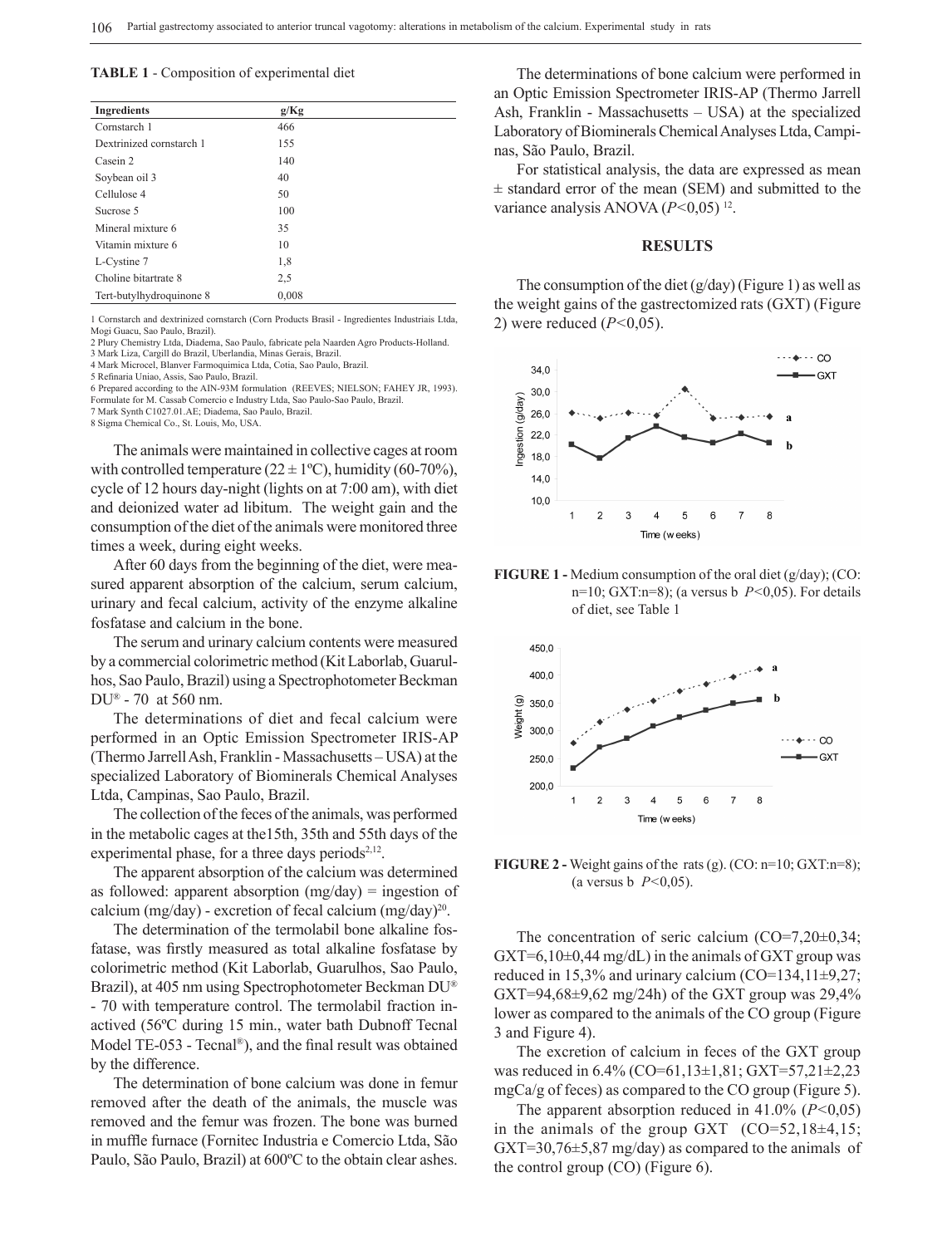

**FIGURE 3 - Medium concentrations**  $\pm$  **EPM of serum cal**cium (mg/dL) (CO: n=10; GXT:n=8); (a versus b *P<*0,05).



**FIGURE 4 - Medium concentrations**  $\pm$  **EPM of urinary cal**cium (mg/24h) (CO: n=10; GXT:n=8); (a versus b *P<*0,05).



**FIGURE 5 -** Medium concentrations ± EPM of calcium excreted in the feces (mg/g feces) (CO:  $n=10$ ; GXT: $n=8$ ). (Duncan's test: *P<*0,05).

Gastrectomy reduced the activity (16.5%) of the alkaline fosfatase (CO=134,61±8,78; GXT=112,36±6,64 U/L) (Figure 7). However the concentration of calcium in the bone in the animals of the group GXT increased (4.1%) (CO=344,17±5,54; GXT=358,98±3,87 mg/g of bone) as compared to the animals of the control group (CO) (Figure 8).



**FIGURE 6** - Apparent absorption of the calcium (mg/day)  $\pm$ EPM (CO: n=10; GXT:n=8); (a versus b *P<*0,05).



**FIGURE 7 - Medium concentrations**  $\pm$  **EPM of the activity of** the bone alkaline fosfatase (U/L) serum (CO: n=10; GXT:n=8). (a versus b *P<*0,05).



**FIGURE 8 -** Medium concentrations  $\pm$  EPM of bone calcium  $(mg/g \text{ bone})$  (CO: n=10; GXT:n=8). (a versus b *P<*0,05).

### **DISCUSSION**

The reduced weight gain in the GXT animals was also verified by Ohta et al.<sup>12</sup>.

The reduced seric calcium of the animals of the GXT group suggests that the gastrectomy reduces the absortion of the calcium. These results were also verified by Axelson et al.<sup>1</sup>. These authors afirm that this is a similar process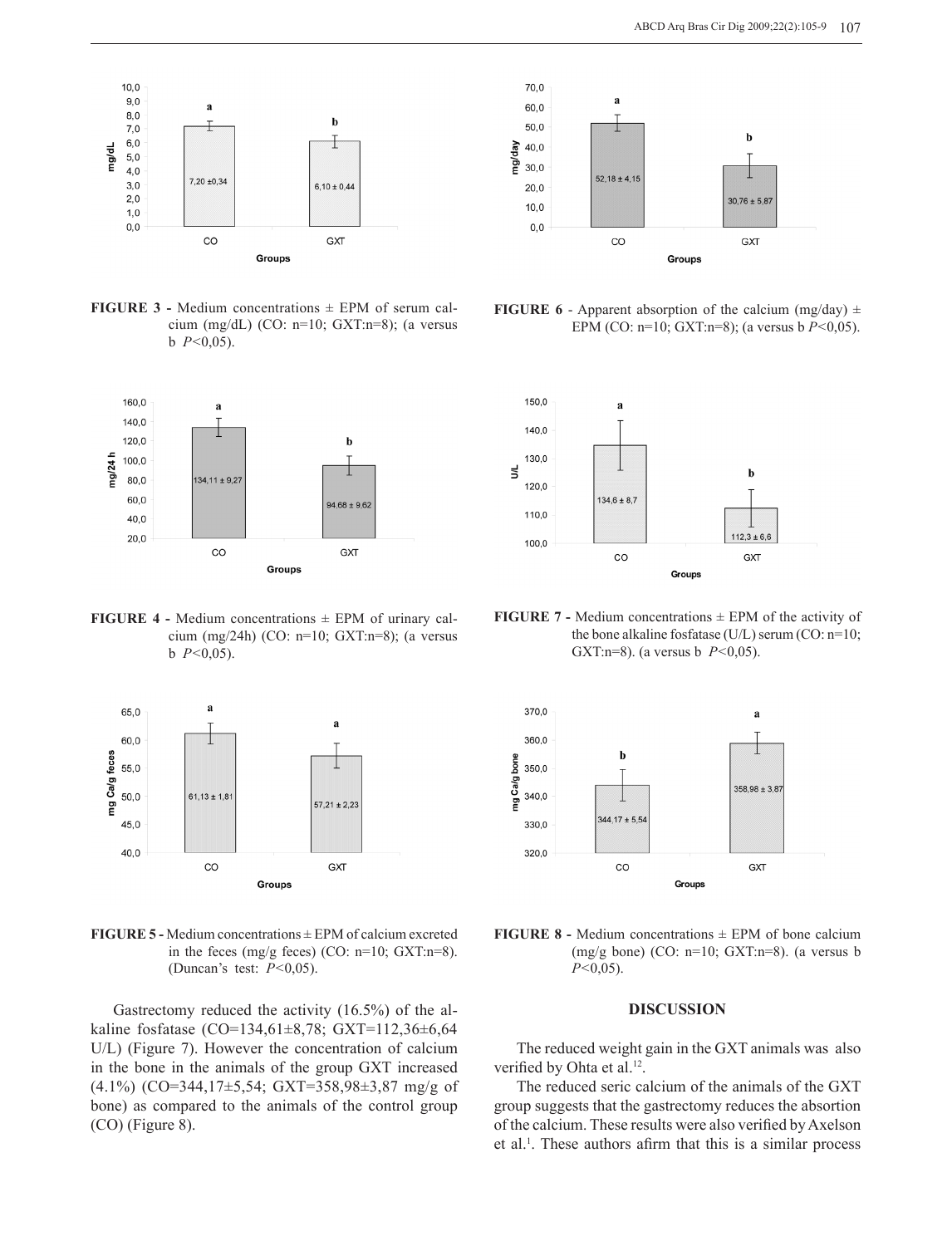in humans where the gastrectomy induces a progressive defiency in the absortion in the calcium. They also suggest that the gastric mucosa may have a calcium tropic agent, the gastrocalcin, which stimulates the calcium absortion by the bone. Sakai et al.<sup>17</sup>, also verified a reduced seric calcium in gastrectomized rats.

Zittel et al.<sup>23</sup> also verified reduced calcium in humans with partial and total gastrectomy, suggesting that this is due to a reduced release of calcium from the foods, the increased intestinal flow and to the removal of duodenum and jejunum. The sum of these factors leads to a reduced seric calcium.

The urinary calcium is used to evaluate the renal<sup>17</sup>. The excretion of these mineral and is a good parameter to reach the balance between the absorption and the calcium lost from the bone<sup>22</sup>.

The urinary calcium of the animals of GXT group was reduced (29.4%), this was also verified by Axelson et al.<sup>1</sup> , however in only 20%. The reduced levels of calcium may be due to an increase tubular reabsorption when the seric calcium is reduced, an incresed levels of PTH was observed, increasing the tubular reabsoption. Morohashi et al.<sup>10</sup> observed in gastrectomized rats an elevation of PTH, these was also verified by Zittel et al.<sup>23</sup> in humans. Then, these may occur in our experiments.

The intestinal absorption of calcium results from the active transport mainly in the duodenum and upper jejunum and the passive difusion in the whole intestine, in the ileum and in the large intestine<sup>13</sup>.

The fecal excretion and the absorption of calcium was lower in the gastrectomized animals as compared to the control, this suggests that these experimental protocol really causes depletion in the absorption of the mineral calcium. Some other studies showed that the total gastrectomy in rats reduces the calcium absorption<sup>5,12</sup>. Zittel et al.<sup>23</sup> verified in humans with partial gastric resection and total gastrectomy these reduced absorption, they suggest that is due to the reduced release of calcium of the foods by the impaired digestion, to an increased intestinal flow and to the removal

of the duodenum and upper jejunum. These summed effects impairs the calcium absorption after the gastrectomy.

The activity of the bone alcaline phosphatase was lower in gastrectomized animals as compared to the control group. The activity of this enzime give us some information about the metabolism in the bone, where these increased activity indicates that process of formation of the bone is reduced. Zittel et al.<sup>23</sup> demonstrated in humans that the acityity of alcaline phosphatase showed alterations in the total gastrectomy. The BI or BII partial resections did not showed alteration in this enzyme<sup>23</sup>. In fact, this elevation may be due to an enhanced osteogenesis however it occurs also in the osteomalacia<sup>22</sup>.

This research demonstrates that the concentration of calcium in the bone was higher in gastrecmotized animals. The bone is the main storage site of calcium of the organism and the 60 days of depletion may be not enough to cause a sensitive reduction. After the gastric resection the content of calcium in the bone is reduced and became more pronounced during the time<sup>14</sup>. These results were observed in other studies<sup>5,12,15,19</sup>.

Some authors confirmed a correspondence of 30 days of the man's life to one day of life of the rat $3,4,8,9$ .

### **CONCLUSION**

The gastrectomized rat is a good experimental model for studies of the absorption of calcium, as only two months after the surgery were enough to modify statistically the metabolism in mineral calcium, however not changed the content of calcium in the bone.

## **ACKNOWLEDGMENTS**

To National Council of Technological and Scientific Development (CNPq), Laboratory Biominerals Chemical Analyses Ltda and Johnson & Johnson® for the surgical sutures.

Santos EF, Tsuboi KH, Palu BF, Araújo MR, Andreollo NA, Miyasaka CK. Gastrectomia parcial e vagotomia troncular anterior: alterações no metabolismo de cálcio. Estudo experimental em ratos. ABCD Arq Bras Cir Dig 2009;22(2):105-9

**RESUMO** – *Racional* – O cálcio não é absorvido na ausência de ácido clorídrico e a osteomalácia e osteoporose podem ocorrer; este fato é bem reconhecido em pacientes que se submeteram à gastrectomias. *Objetivo* - Avaliar os efeitos da gastrectomia parcial associada à vagotomia troncular anterior na absorção e metabolismo de cálcio. *Métodos* - Dezoito ratos Wistar machos e adultos foram submetidos à gastrectomia parcial e vagotomia troncular anterior (oito animais) e à laparotomia simples como grupo controle (10 animais). O consumo de dieta e o peso dos animais foram monitorados três vezes por semana. Os animais receberam dieta oral formulada experimentalmente (AIN-93M), durante 8 semanas. O cálcio sérico, cálcio urinário e fecal, absorção aparente de cálcio, atividade da enzima fosfatase alcalina e cálcio ósseo foram mensurados após 60 dias de observação. *Resultados -* Os animais controle apresentaram médias estatísticas maiores (*P<*0.05) para o consumo de dieta, ganho de peso, cálcio sérico, cálcio urinário, excreção de cálcio nas fezes, absorção aparente de cálcio e atividade da enzima fosfatase alcalina comparados aos animais do grupo gastrectomizado. Entretanto, a concentração de cálcio ósseo foi superior no grupo de animais gastrectomizados (*P<*0,05) quando comparado com o grupo controle. *Conclusão* - A gastrectomia parcial associada à vagotomia troncular anterior mostrou ser um bom modelo experimental para estudo com o metabolismo de cálcio, ocasionando diminuição da absorção de cálcio, cálcio sérico, cálcio urinário e fosfatase alcalina. No entanto, para alterações a nível ósseo em ratos, sugere-se um estudo experimental em período maior.

**DESCRITORES** – Gastrectomia. Cálcio. Ratos Wistar.